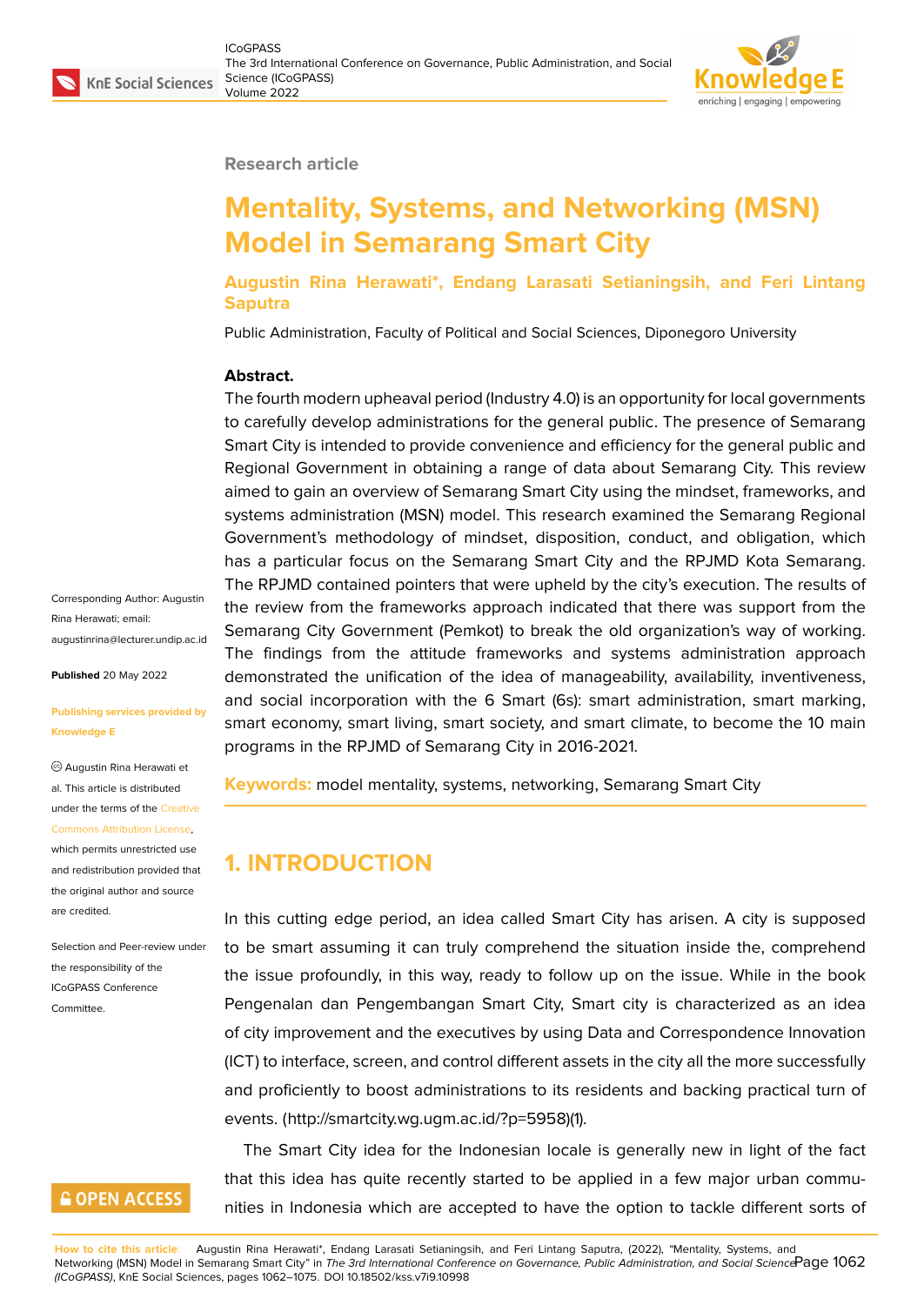

issues that existed in metropolitan regions like blockage, resident wellbeing, public administrations, and trash collection. Likewise, to take care of issues that happened in metropolitan regions, this idea is relied upon to build public support in giving analysis, giving information, and managing the exercises of the public authority organization.

The idea of a smart city is worried about a city request that makes it simpler for individuals to get data rapidly and unequivocally. The 6 parts of a smart city incorporate Smart Administration, Smart Individuals, Smart Living, Smart Portability, Smart Economy, and Smart Climate. A few urban areas that have carried out the Smart City idea are Jakarta, Bandung, Semarang, Yogyakarta, Surabaya, and Malang.

The execution of Semarang Smart City started in 2013, which started with the marking of an Update of Comprehension (MoU) between the Chairman of Semarang, Hendrar Prihadi (Semarang Regional Government) and PT. Telkom with respect to the Usage of Innovation, Data and Correspondence to Understand the Computerized Taxpayer supported organization Program through Smart City in the Semarang City District. As a development, Telkom introduced Free Wifi.id (2,300 focuses) in a few places like schools, workplaces, public regions, etc.

The achievement of the shrewd society idea relies upon the presence of different components, including; (1). Innovative, suggests the capacity to create valuable and new works, both at the individual and authoritative levels (Schilling, 2013)(2), (2). Imaginative, infers the functional execution of a thought into another device or cycle that is gainful to people, associations, and society (Schilling, 2013; Fontana, 2011)(1). These two components should be acknowledged and incorporated into a city arranging framework.

Various models of public policy implementation have been put forward by several experts, including the Mentality, Systems, and Networking Model (MSN-Model), which synergizes the role and existence of the three dimensions of the policy of stakeholders, i.e., Government, Private Sector, and Civil Society. In this study, we look at the implementation of the Semarang Smart City Policy from the Mentality, Systems, and Networking Approach Model (MSN Approach Model).

### **2. LITERATURE**

#### 1. **Smart City Concept**

Smart city has numerous definitions seen from many examinations that have been done previously. One of the definitions is, "A Smart City is a city well acting in a forward manner examining these six qualities, based on the "shrewd" blend of gifts and exercises of self-conclusive, free and mindful residents" (Giffinger et al.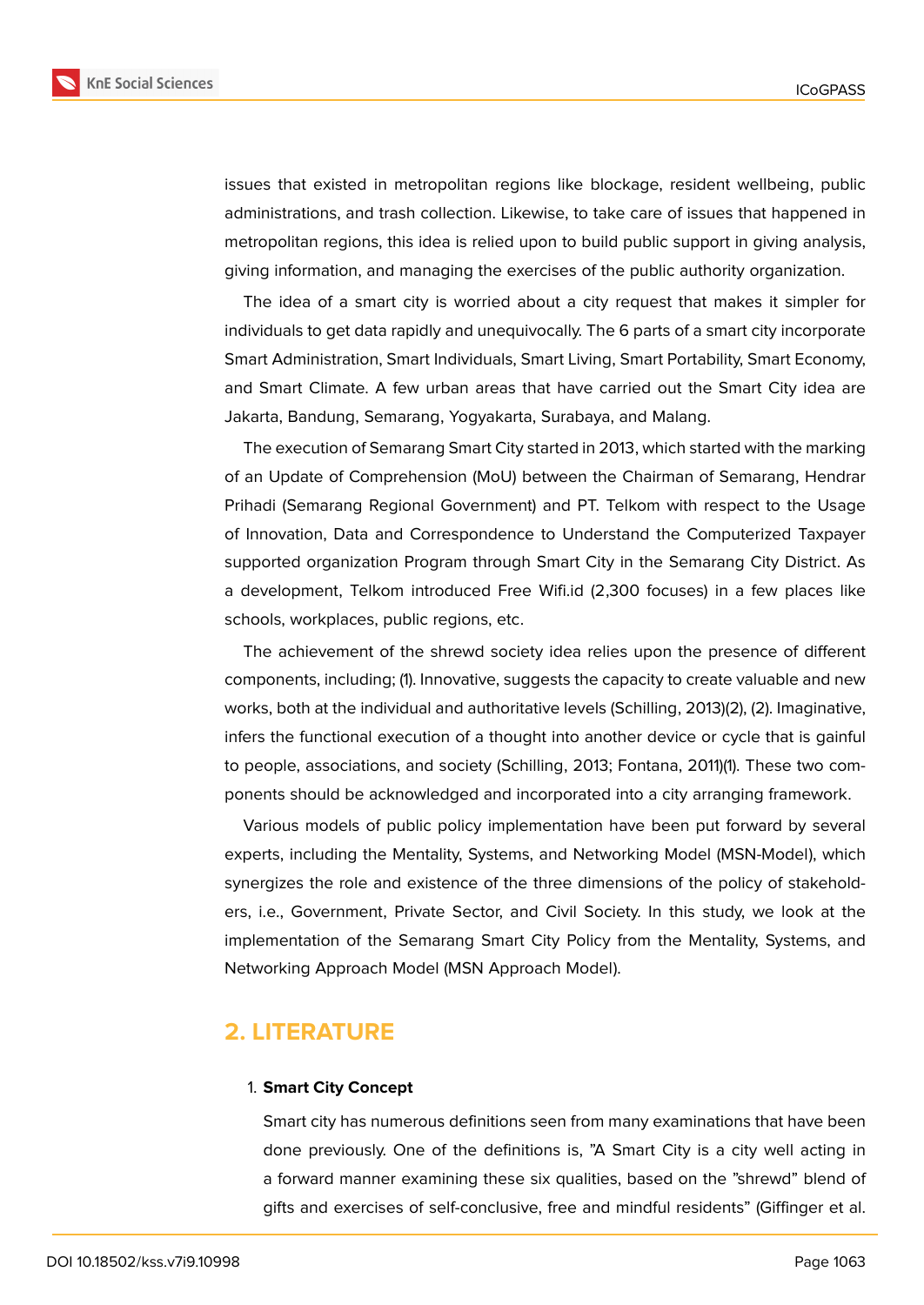

al.2007:11)(3). The definition above clarifies that a Savvy City is a city that performs well and has future objectives in the economy, society, administration, versatility, climate, and life, which is based on a brilliant mix of exercises of free and cognizant residents.

Some different meanings of brilliant city are,

"… .*a city to be brilliant when interests in human and social capital and customary (transport) and current (ICT) correspondence framework fuel maintainable financial development and a great of life, with a savvy the board of regular assets, through participatory administration*" (Caragliu et al, 2011:50)(4).

"*A smart city is a clear cut topographical region, where high advances like ICT , calculated, energy creation, etc, collaborate to make benefits for residents as far as prosperity, consideration and investment, natural quality, keen turn of events; it is represented by an obvious pool of subjects, ready to express the principles and strategy for the regional government and improvement*" (Dameri 2017:7)(4)

#### 2. **Public Policy Implementation**

As indicated by Nakamura and Smallwood (in Tangkilisan 2003:17)(4), matters identifying with strategy execution are effective in assessing issues and afterward deciphered them into explicit choices. Subsequently, execution is a unique interaction that includes constant endeavors to discover what will and should be possible to tackle public issues happened. Subsequently, execution directs exercises that lead to the situation of a program to the ideal arrangement destinations.

#### 3. **Mentality, Systems, Networking Model**

In the area of Good Governance, three areas are in direct contact with public arrangement and administration the executives, improvement, and society, to be specific Government, Private Area, and Common Society. Government in its reality both as the policymakers and strategy entertainers, just as the public authority as the executing contraption or strategy implementers. The private area, as a party with an interest in approach items that keep up with the soundness of financial and public activity through the creation and arrangement of business openings for laborers of useful age and having specific abilities, ought to be at the bleeding edge to take part in supporting the execution of strategies that blessing to the public interest. In the interim, common society (Colleges, Press, NGOs) as the party that ought to know that common society is presently not just the object of a strategy, yet additionally the subject. For this situation, the inclusion of society in each phase of improvement strategy, beginning from arranging, and carrying out,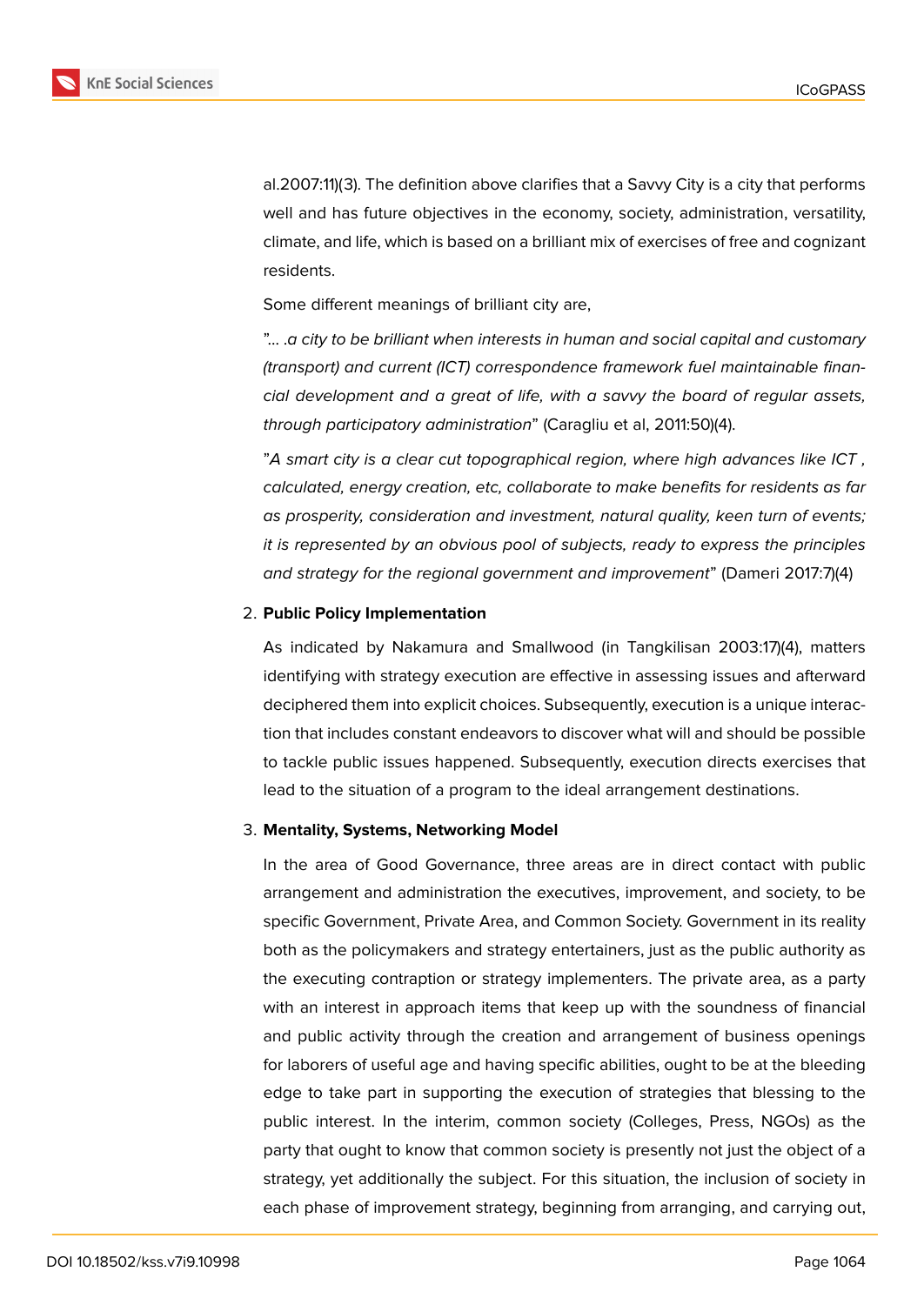observing, and no less significant is the association of the local area in getting advancement results that are genuinely in touch with the public interest.

As a legitimate result of this view, the creators offer that it is important to synergize the jobs and presence of the three components of the strategy of partners, which can be acknowledged and completed through the mindset, frameworks, and systems administration approach (or called the Arrangement Execution Model through MSN-Approach)(5) in the approach execution stage. The collaboration between the three methodologies can be delineated in the accompanying figure:



<span id="page-3-0"></span>**Figure** 1: MSN -Approach Model in Public Policy Implementation.

Figure 1 clarifies that a public arrangement will be real and coordinated in its execution, assuming it uses or focuses on at minimum what is known as the MSN-Approach Model (Mentality Approach, Systems Approach, and Networking Appro[ac](#page-3-0)h)(5) or Mental, Frameworks, and Participation Organizations Approach between Government, Private, and Community.

4. Mentality – Approach

In the execution part of an arrangement, what should be considered is the degree to which the approach item can contact and change the conduct of the contraption (policymakers and implementers), business specialists, and furthermore the local area as the subject and object of the actual strategy. Basically this aspect shows in the center pointers: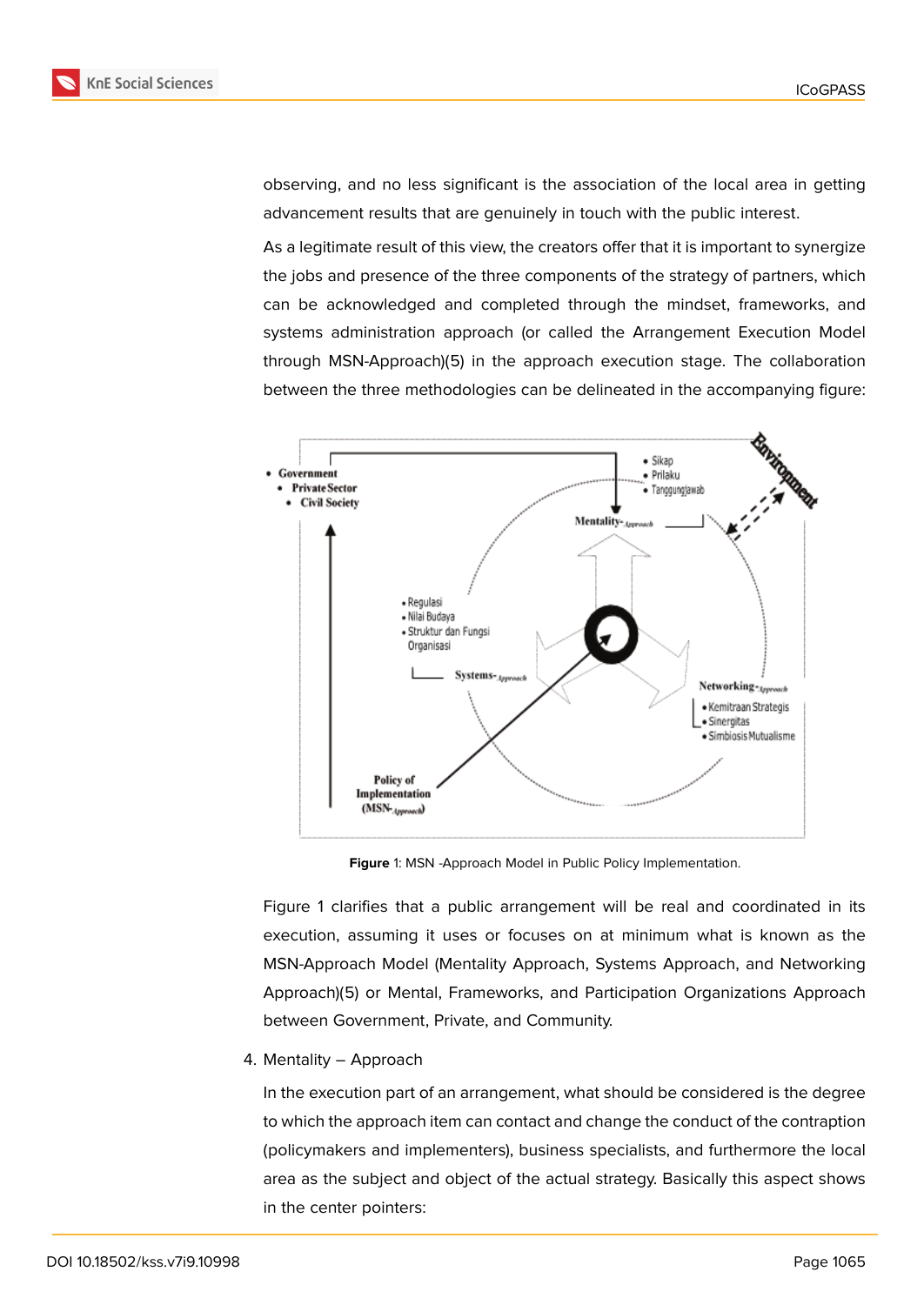

a) Government demeanor: profound disposition; social mentality

b) Government Conduct: as per the code of morals; Activities that are reliable with his qualities and convictions; follow up on qualities; follow up on esteem despite the fact that there is an extensive danger or cost

c) Government Obligations: do errands as per methodology; capacity to oversee time; readiness to wrap up responsibilities; capacity to face challenges

2) Systems Approach

a) Regulatory Framework: public interest; participatory; useful

b) Cultural esteem framework: nearby insight, family relationship, common collaboration

c) System design and capacity of the association: communication; relationship; uprightness

3) Networking Approach

a) Strategic association: Collaboration, equity, transparency, common advantage

b) Synergy: institutional perspectives, strategy and program planning, HR, information and data, checking and assessment methodologies for approaches and projects

c) Mutualism Beneficial interaction: the requirement for one another, benefit one another, support one another

### **3. RESEARCH METHODS**

This review was utilizing an illustrative kind of examination by utilizing a subjective methodology. Through this strategy, the creators were attempting to get an efficient, authentic and clear image of the peculiarities that happened regarding the themes talked about. Expressive exploration is research that depicts and depicts the situation of the examination object at present as it depends on current realities (Moleong. 2008:6)(6).

The focal point of this review was Mental, System, Networking (MSN) Approach Model in Semarang Smart City.

The information wellspring of the review was the subject from which the information could be acquired. The kinds of information sources were witnesses, parties identified with the implementation of smart society policies in realizing Semarang Smart City. Witnesses in this review were:

The concentration in this examination was the Mental, System, Networking (MSN) Approach Model in Semarang Smart City.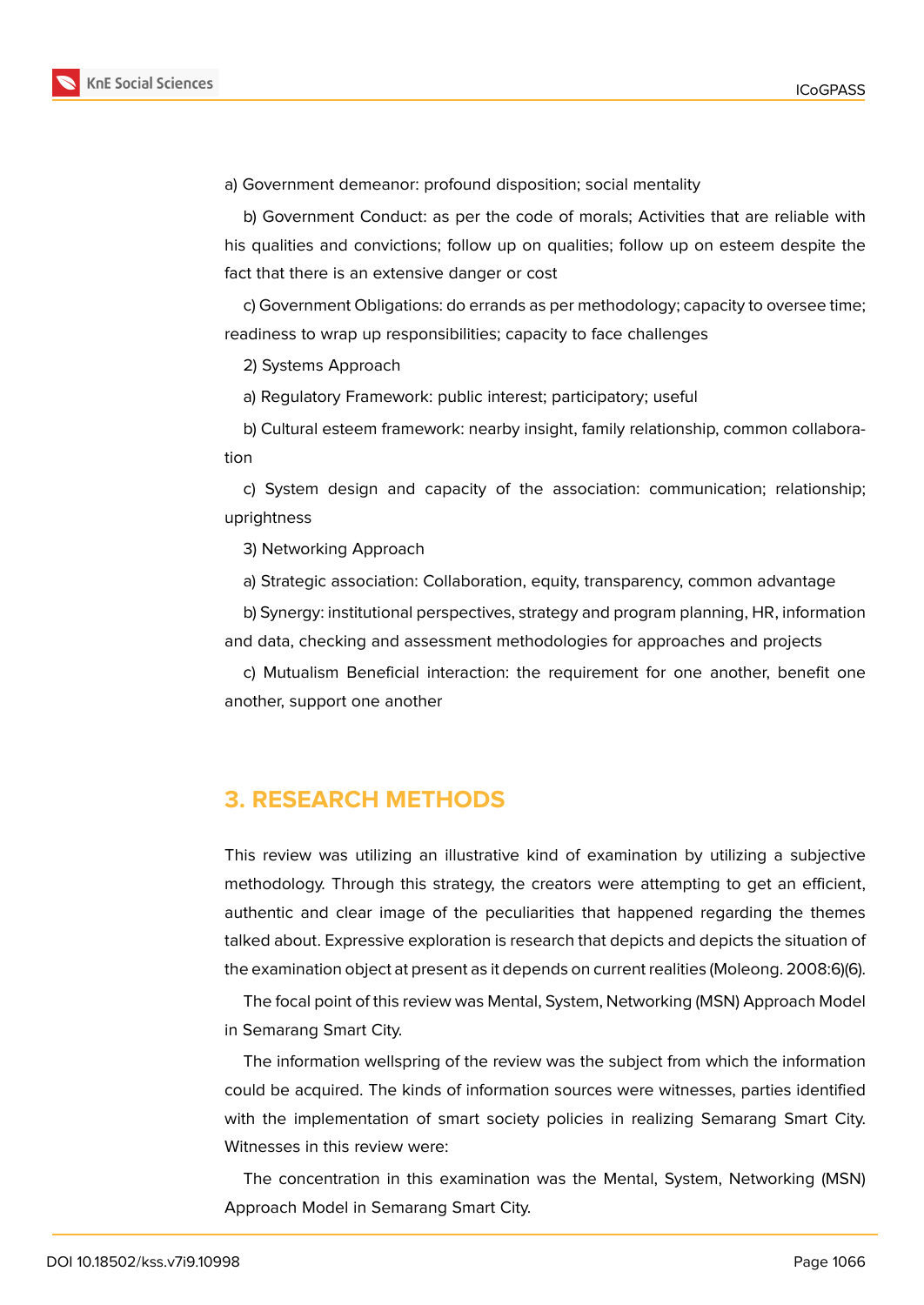

| No | <b>Informant</b><br><b>Status</b> | <b>Information Required</b>                                  | <b>Method</b>                                                         | <b>Instrument</b>                       |
|----|-----------------------------------|--------------------------------------------------------------|-----------------------------------------------------------------------|-----------------------------------------|
|    | Government                        | Approach Deep<br>Mentality<br>Systems<br>Networking Approach | interview Interview<br>Approach Observation<br>Documentation<br>Study | quidelines<br>Observation<br>quidelines |
|    | <b>Private Sector</b>             |                                                              |                                                                       |                                         |
| 3  | Civil Society                     |                                                              |                                                                       |                                         |

Table 1: Status of Informants, Information Required, Research Methods, and Research Instruments

Information investigation is a movement to arrange information to get a reasonable and significant example of connections and to evaluate significant information and report it to other intrigued individuals. There are different ways of breaking down information, one of which is as depicted by Miles and Huberman, as follow (Usman 2011:85)(7):

#### a. **Data reduction**

The information acquired by specialists in the field through meetings, perceptions, and documentation are diminished by summing up, choosing, and zeroing in on information. Information assortment, information show, information decrease. End drawing/check under the examination targets. At this stage, the specialist diminished the information by arranging, sorting, and making deliberations from field notes, meetings, and documentation.

#### b. **Data presentation**

The introduction of the information is done later the information has been diminished or summed up. Information acquired from perceptions, meetings, and documentation are investigated and afterward introduced as meeting portrayal. Information that has been introduced as meeting portrayal is coded for information to arrange the information so scientists can examine the information rapidly and without any problem.

#### c. **Conclusion drawing/verification**

The last advance in the subjective information investigation of the intuitive model is finishing up confirmation. In light of the information that has been decreased and introduced, the scientist makes ends that are upheld by solid proof at the information assortment stage. Ends are replies to the detailing of issues and questions that have been communicated by scientists since the start.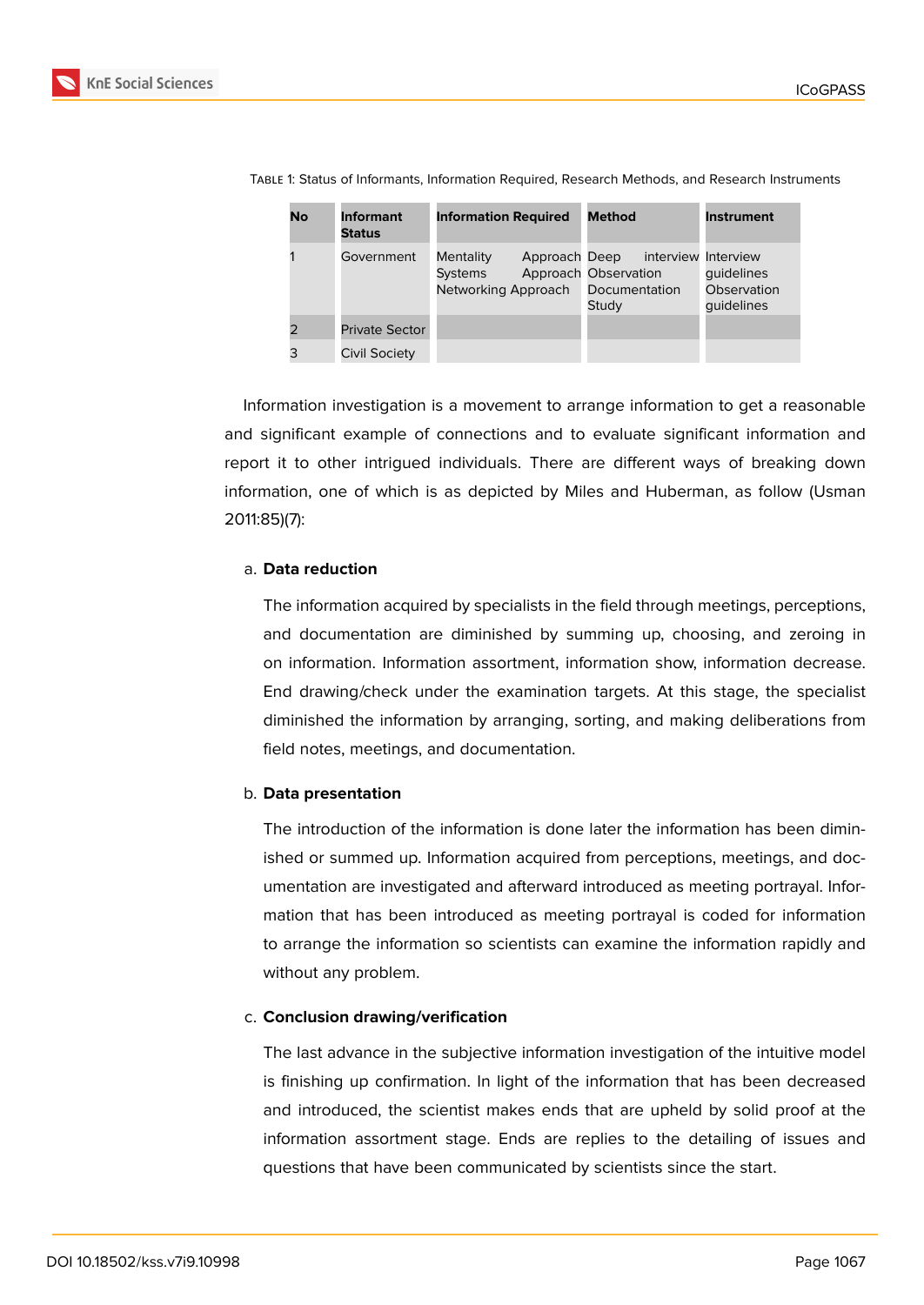

## **4. DATA AND ANALYSIS**

Semarang is one of the cities that has implemented the Semarang Smart City program, a program of the Ministry of Communication and Information that is intended to present a new way of serving the community by local governments through technology. The goal is to accelerate and facilitate public services and how to accelerate the potential that exists in each region.

In the implementation of the Semarang Smart City, there is a Semarang Smart City Master Plan (Semarang Smart City Masterplan) which has the following objectives:

- a. Accelerate the handling of priority programs in the RPJMD(8);
- b. Develop Semarang Smart City based on 6 (six) dimensions of Smart City: Smart Government; Smart Economy; Smart Society; Smart Branding; Smart Living; and Smart Environment
- c. Setting priorities for Smart City development from 2018 to 2021
- d. Manage optimal Smart City development from planning, implementation, control, monitoring, and evaluation(9).

The scope of the Semarang Smart City Masterplan refers to the 10 (ten) Mayor's policy priorities contained in the 2016-2021 RPJMD(8), including:

- a. Economic growth rate
- b. Contribution of categories related to trade and services to GRDP
- c. Contribution of the Manufacturing Industry category to GRDP
- d. Investment value
- e. Percentage of flooded area and rob
- f. Human Development Index
- g. Gender development index
- h. Poverty rate
- i. Open unemployment rate
- j. Bureaucratic reform index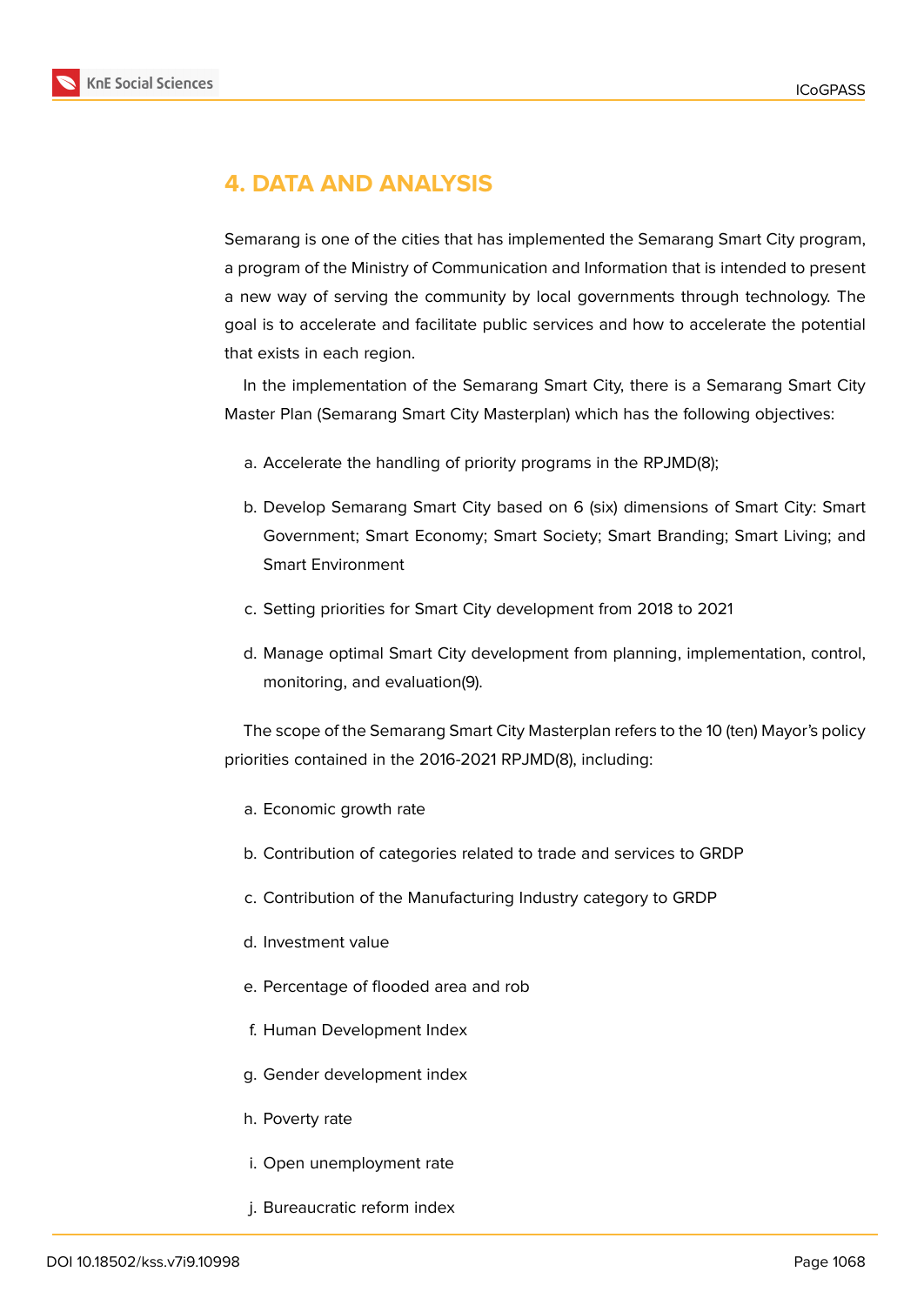

The scope of the Semarang Smart City Masterplan(10) is carried out with the work program of the Regional Apparatus. Regional work programs also include those that are participatory or coordinating from stakeholders: the community; private; College; and others.

The stages of implementing Semarang Smart City are as follow:



**Figure** 2: Implementation Phase of Semarang Smart City.



Semarang Smart City indicators are as follows:

**Figure** 3: Semarang Smart City Indicator.

The initial stage of implementing the Semarang Smart City is the preparation of the Semarang Smart City Masterplan. Meanwhile, the flow of the preparation of the Semarang Smart City is as follows:

There are roles of Government, Private Sector, and Civil Society actors in supporting the implementation of Semarang Smart City(11):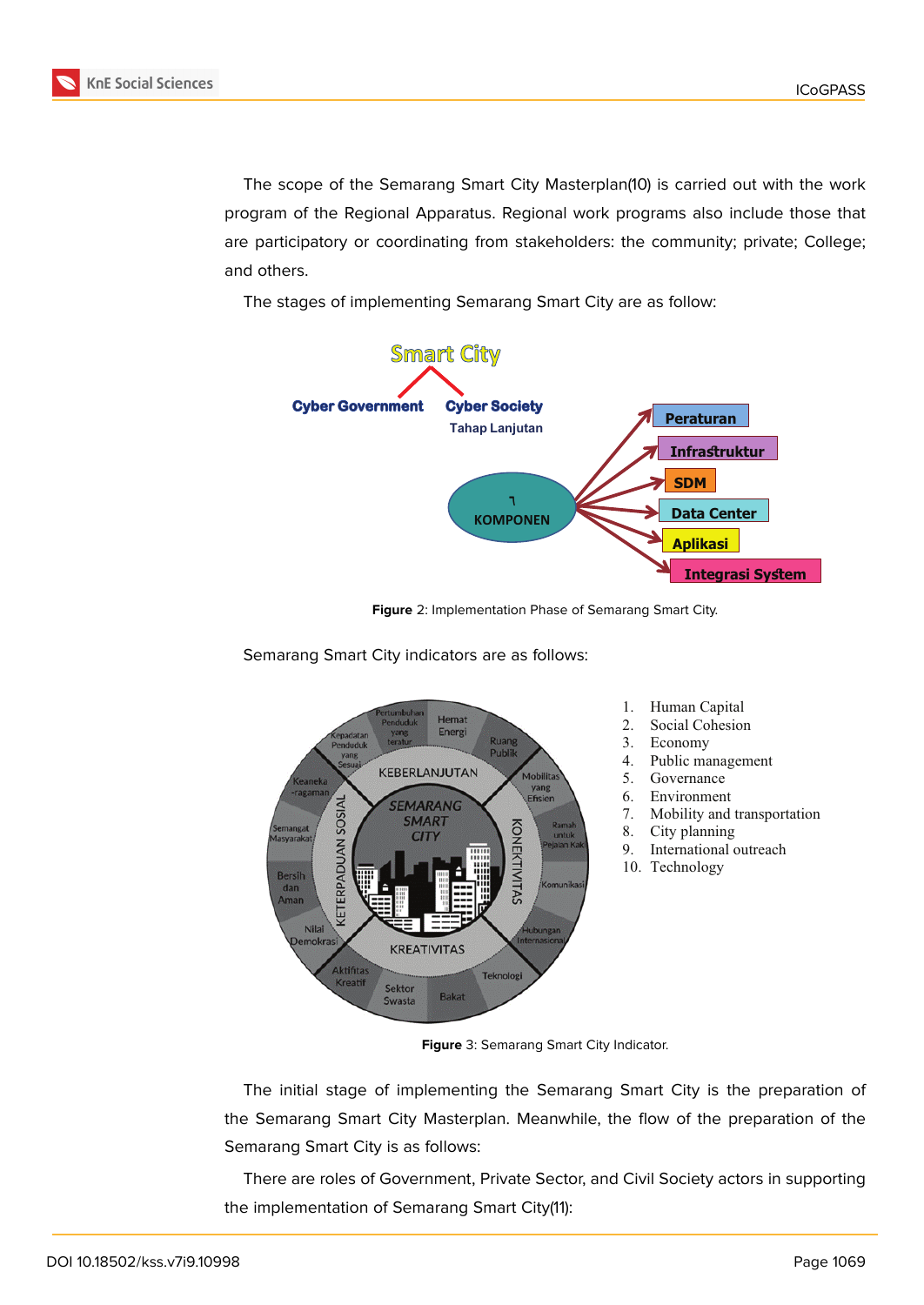



**Figure** 4: Flow of Semarang Smart City.

#### 1. **Involvement in Semarang Smart City policy formulation**

The output of the Semarang Smart City is the Decree of the Mayor of Semarang Number 100/495 of 2017 concerning the Establishment of the Semarang Smart City Development Team. In this regulation, the Semarang Smart City development team is a team consisting of 24 government elements. The number consists of the Mayor of Semarang; Deputy Mayor of Semarang; Regional Secretary of Semarang City; Semarang City Regional Development Planning Agency; Administrative Assistant of the Regional Secretary of Semarang City; Assistant for Economic Administration, Development and People's Welfare, Regional Secretary of Semarang City; Assistant to the General Administration of the Regional Secretary of the City of Semarang; Semarang City Communication, Information, Statistics and Encoding Office; Semarang City Personnel, Education and Training Agency; Semarang City Regional Financial and Asset Management Agency; Semarang City Regional Revenue Agency; Semarang City Spatial Planning Service; Department of Housing and Settlement Areas of Semarang City; Semarang City Public Works Department; Semarang City Transportation Office; Semarang City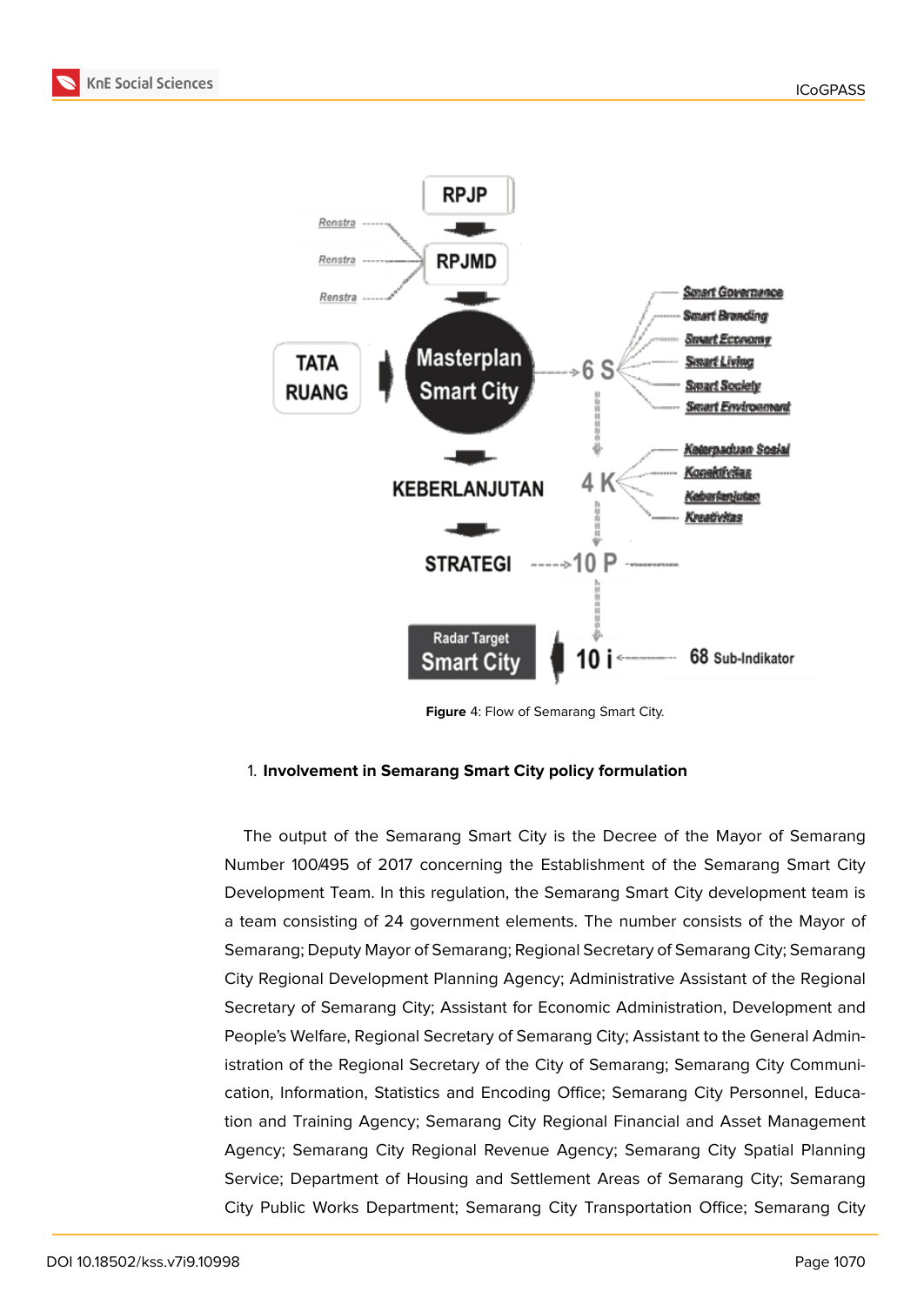

Environment Service; Semarang City Culture and Tourism Office; Semarang City Cooperatives and Micro Business Office; Semarang City Investment and One-Stop Integrated Service Office; Semarang City Population and Civil Registration Office; Semarang City Social Service; Semarang City Education Office; Semarang City Health Office; and the Semarang City Manpower Office.

Meanwhile, in terms of the private sector, PT. Dian Nuswantoro Technology and Information (Dinustek), PT. Telecommunications Indonesia (Telkom), PT. State Electricity Company (PLN), and Mrs. Retno Susanti as academics.

The element of society is the last in the formulation of the Semarang Smart City policy as a policy used by the public in general.

## 1. **Attitudes and Behavior of the Government, Private Sector, and Civil Society, in the implementation of Semarang Smart City.**

2. **Government**, in this case, a team consisting of 24 regional apparatus organizations (OPD) consistently implements the Semarang Smart City, according to the Semarang Smart City Masterplan (Perwal No. 26 of 2018 concerning the Semarang Smart City Master Plan). It is proven from the inclusion of the Semarang Smart City implementation program in the RPJMD, as illustrated below:

The action plan realizes the Semarang Smart City using the  $10i = 4k$  6s = 10p design, with 10 smart city indicators (10i) through 4 concepts (4k) consisting of sustainability, connectivity, creativity, and social integration to realize the development of 6 smart (6s) consisting of 1. smart governance, 2. smart branding, 3. smart economy, 4. smart living, 5. smart society and 6. smart environment to realize the 10 priority (10p) programs listed in the Semarang City RPJMD 2016-2021(8).

The operational plan of Semarang Smart City is to look at the highest composition in smart governance, realizing public service transparency and fighting corruption.

#### 1. **Private Sector**

The attitude and behavior of the private sector in the implementation of the Semarang Smart City, the collaboration between the Semarang city government and PT. Telkom through the signing of the MoU on the Utilization of Information and Communication Technology (ICT) to realize the Digital Government Services program through the Semarang Smart City. Besides, there is also free internet access (WIFI) by PT. Telkom at several points of the protocol road as one of the connection and information services. The Department of Communication and Informatics together with PT. Telkom also built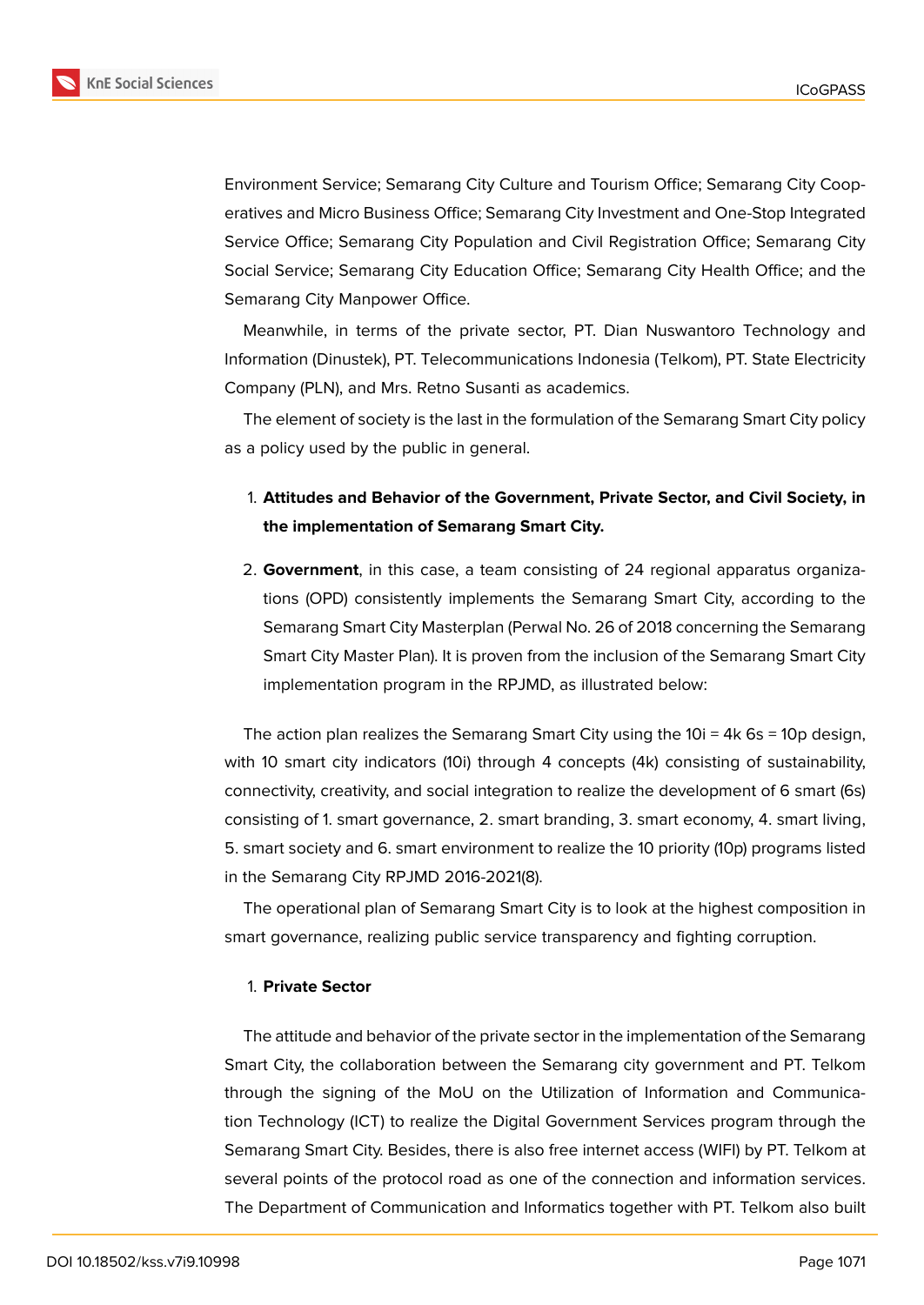

**RPJMD** 

**Figure** 5: Semarang Smart City Implementation Program.

building facilities for e-commerce activities, where this facility was built focusing on developing MSMEs activities in the city of Semarang.

#### 1. **Civil Society**

The purpose of executing Semarang Smart City is to accelerate the realization of community welfare through service improvement, empowerment, and community participation(12). The Semarang City Government in realizing smart public services, through the governance of information and communication technology, installs free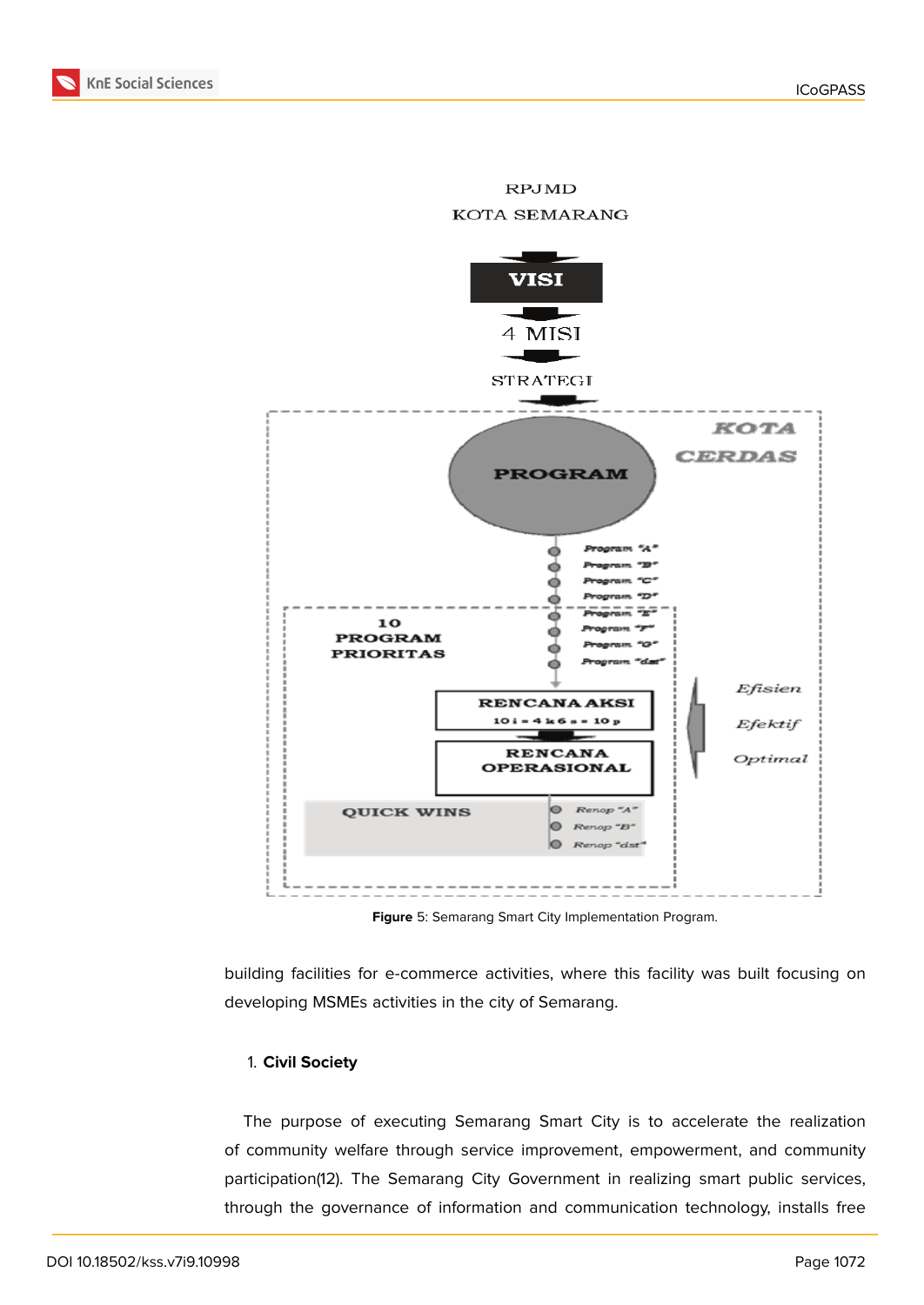

Wi-Fi of the Semarang City Government across various areas. The interaction of public reports/complaints/suggestions to the Semarang City Government can be conduct through the Lapor Hendi application (Twitter: @laporhendi).

Besides that, various technology-based service facilities have been realized by the Semarang City Government to facilitate services for the community. Services for the citizen of Semarang City, which are facilities provided by Smart Governance, in the form of Call Center 112; Emergency response; Public Service Response.

Health services :

- 1. *Ambulan Siaga Hebat* : Free Ambulance Service for Non-Emergency Cases, Limited access and treatment of certain criteria. For *Ambulan Siaga Hebat* Information, call 1500-132.
- 2. *Konter konsul dokter* : disease consultation, hospital guide; public health center guide; practicing doctor information; Health clinic information; clinical laboratory information; health tips; pharmacy services, bills, BPJS, UHC, and others
- 3. Free medical services for Semarang residents

The implementation of the *Kartu Semarang Hebat* for several Tapcash, Wallet, and Saving, as well as the use of Barcodes for permission to the City Plan Information, Digital Signage. For city information, applications for guiding various locations, monitoring the condition of crossroads through ATC, can be accessed in various social media for information and public communication (FB, Fanpage, Instagram, Twitter, Youtube, Tumblr, Wordpres, Path, and others).

In addition, the Semarang City Government has revitalized several sectors: Revitalizing the Old City; Market Revitalization

To increase tourism in the city of Semarang, the tourism sector has provided a *Taman Budaya Teater Terbuka* (Open Theater Cultural Park), revamping tourist attractions in the city of Semarang.

The ease of service facilities that have been provided by the Semarang City Government is well received by the residents. This is evident from the results of a survey on service aspects related to the development of Semarang Smart City, where 68% of the people of Semarang City understand the existence of digital-based services provided by the Semarang City Government; and 14% have used digital-based applications or services provided by the Semarang City Government.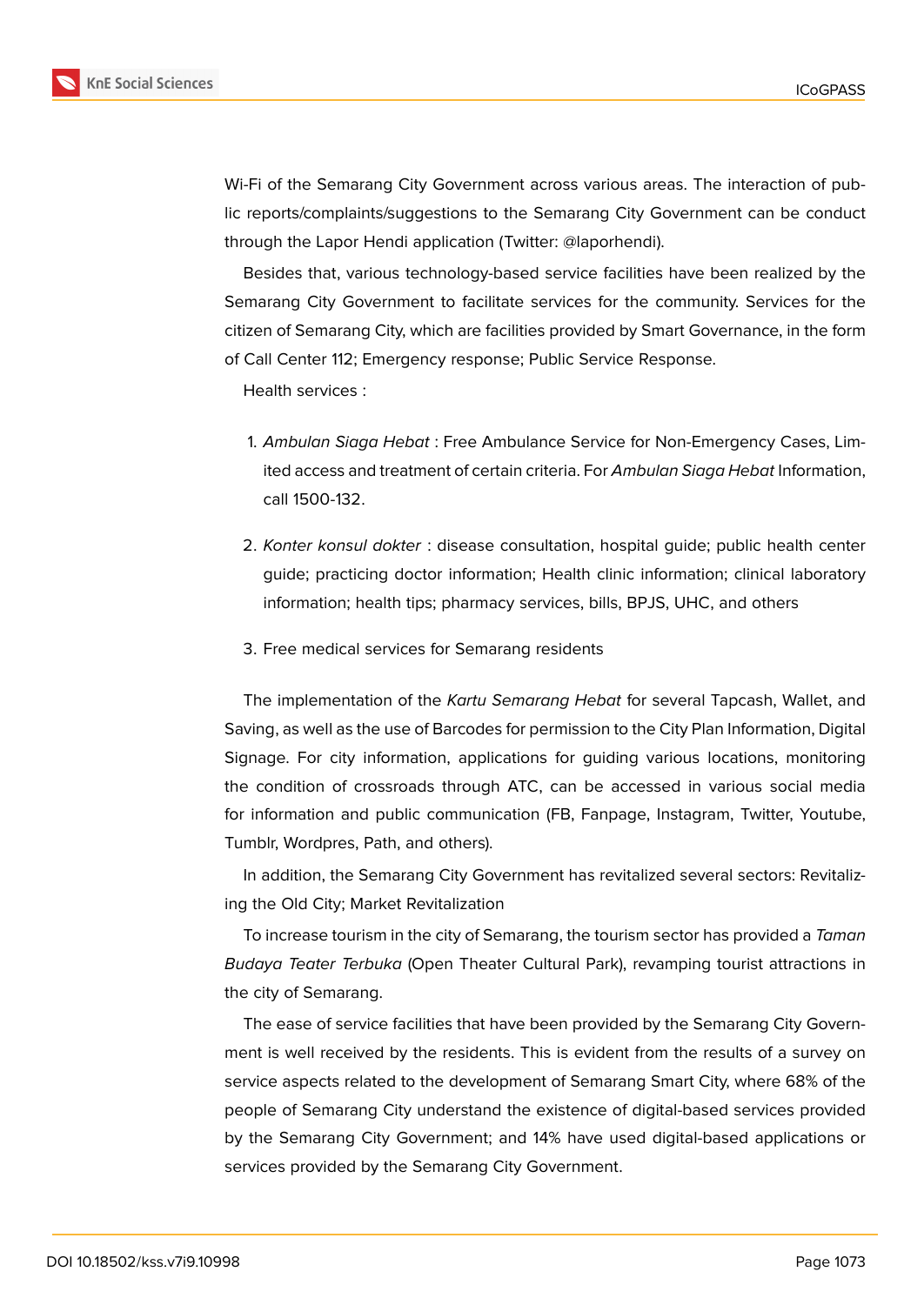

## **5. CONCLUSION**

- 1. The implementation of the Semarang Smart City has been running effectively, following the Semarang Smart City Masterplan, which is supported by the mayor's regulation on the Semarang Smart City Masterplan, this shows the support of the City Government to implement Semarang Smart City as well as possible.
- 2. There was also good cooperation between various parties who really want to prioritize smart cities as a form of public service to society. In this case, the support of PT Telkom in building various digital infrastructures (free internet, etc.), was well implemented
- 3. The people of Semarang City have supported and appreciated the Semarang Smart City program, especially from the aspect of digital-based services provided by the Semarang City Government. This makes the service process easier for society.

## **References**

- [1] Prabowo AH. Analysis of the utilization of electronic books (e-books) by Pemustaka at the SMA Negeri 1 Semarang Library. Journal of Library Science. 2013;2(2):1-9.
- [2] Andhini N. Start-up definition. Journal of Chemical Information and Modeling. 2017;53(9):1689-1699.
- [3] Aziz M. The design of sales and inventory accounting information systems at the Student Cooperative of UIN Maliki Malang [Thesis]. E-Theses Maulana Malik Ibrahim State Islamic University, Malang; 2014.
- [4] Riska FD. Measurement and quality of "Linkedin" website software using function point method. JISKA ( Journal of Informatics Sunan Kalijaga). 2019;3(2):79-83.
- [5] Appel LG. The future of social media in marketing. Journal of the Academy of Marketing Science. 2020;48(1):79-95.
- [6] Ali J, Anas. Flexible human resource management and firm innovativeness: The mediating role of innovative work behavior. Journal of Human Resource Management. 2017;10(1):31-41.
- [7] Okrah J. Exploring the factors of start-up success and growth. The Business and Management Review. 2018;9(3):229- 237.
- [8] Petru NMP. Factors impacting start-up sustainability in the Czech Republic. Innovative Marketing. 2019;15(3):1-15.